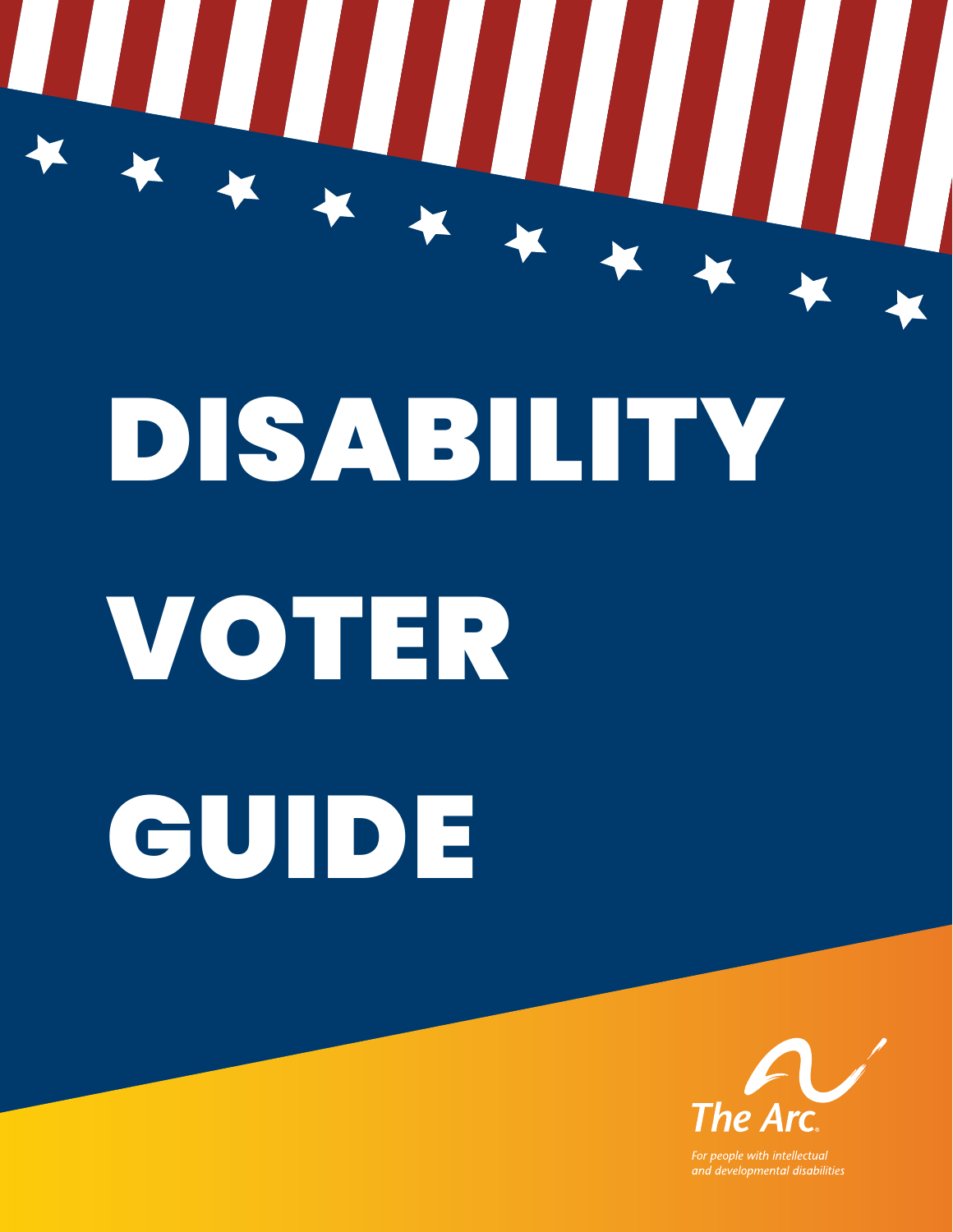# **Disability Voter Guide**

# **Table of Contents**

| How Can I Learn About Candidates Or Issues To Vote On?12 |  |
|----------------------------------------------------------|--|
|                                                          |  |
|                                                          |  |
|                                                          |  |
|                                                          |  |

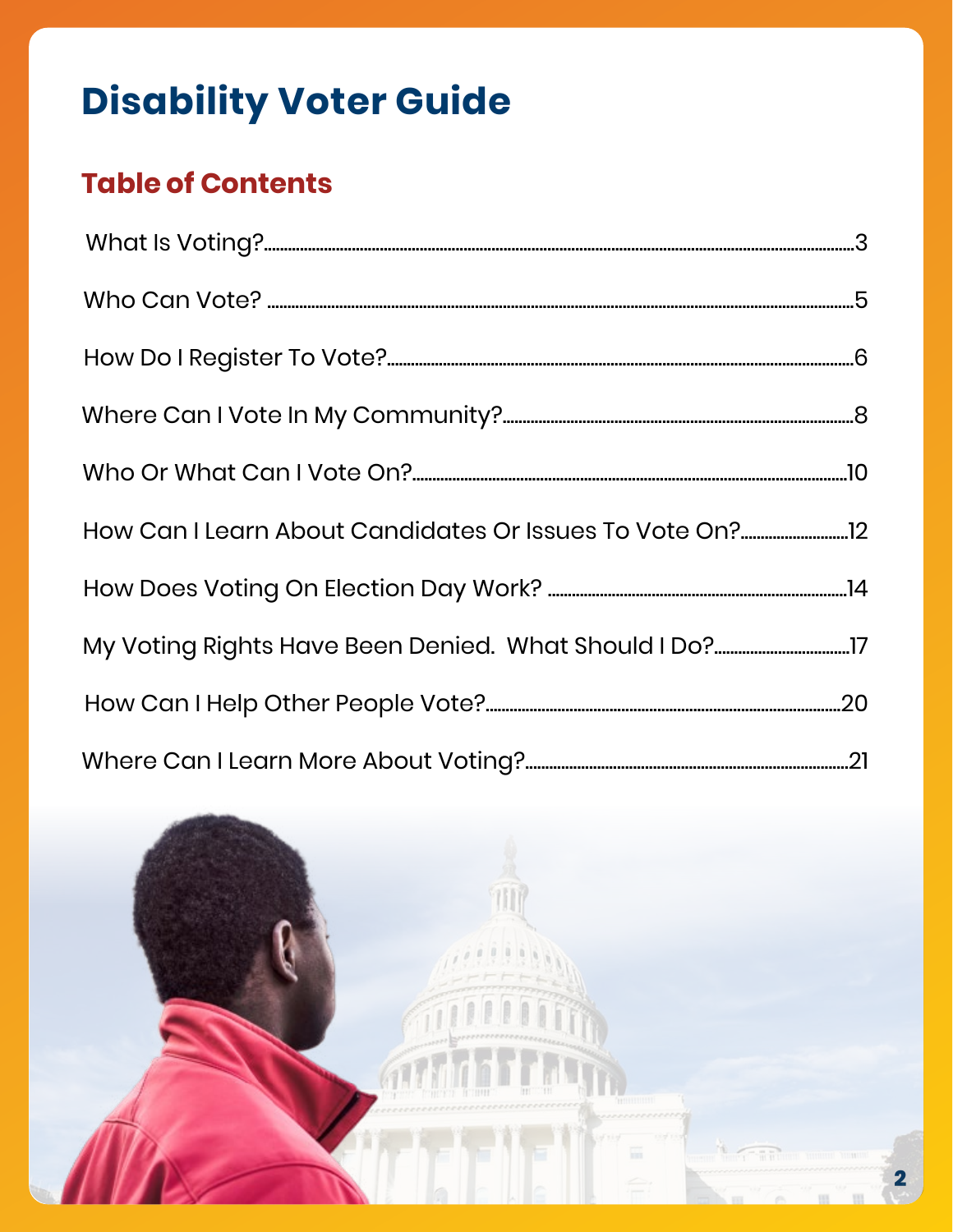# **What Is Voting?**

Voting is a way for people to make decisions together. Each person gets a vote.

A vote is a way that people say what they want to do.

Voting is very important in the United States (U.S.). Voting is a way for every adult U.S. citizen to say what we want. If you do not vote, then you do not get a say in what will happen.

In the U.S., we vote on **Election Day**.

**Election Day** is the day we vote for **candidates** we want. **Candidates** are people who want to represent us in government. Once candidates are elected, they become our **elected officials**. **Elected officials** are people like our President, Senators, Representatives, Governors, Mayors, and council members.

Elected officials are how we protect and improve our community.

When we vote, we choose who will represent the disability community. The people we vote for will decide how important programs for people with disabilities work.

This includes programs like Medicaid and Supplemental Security Income.

This guide will help explain some basic information about voting.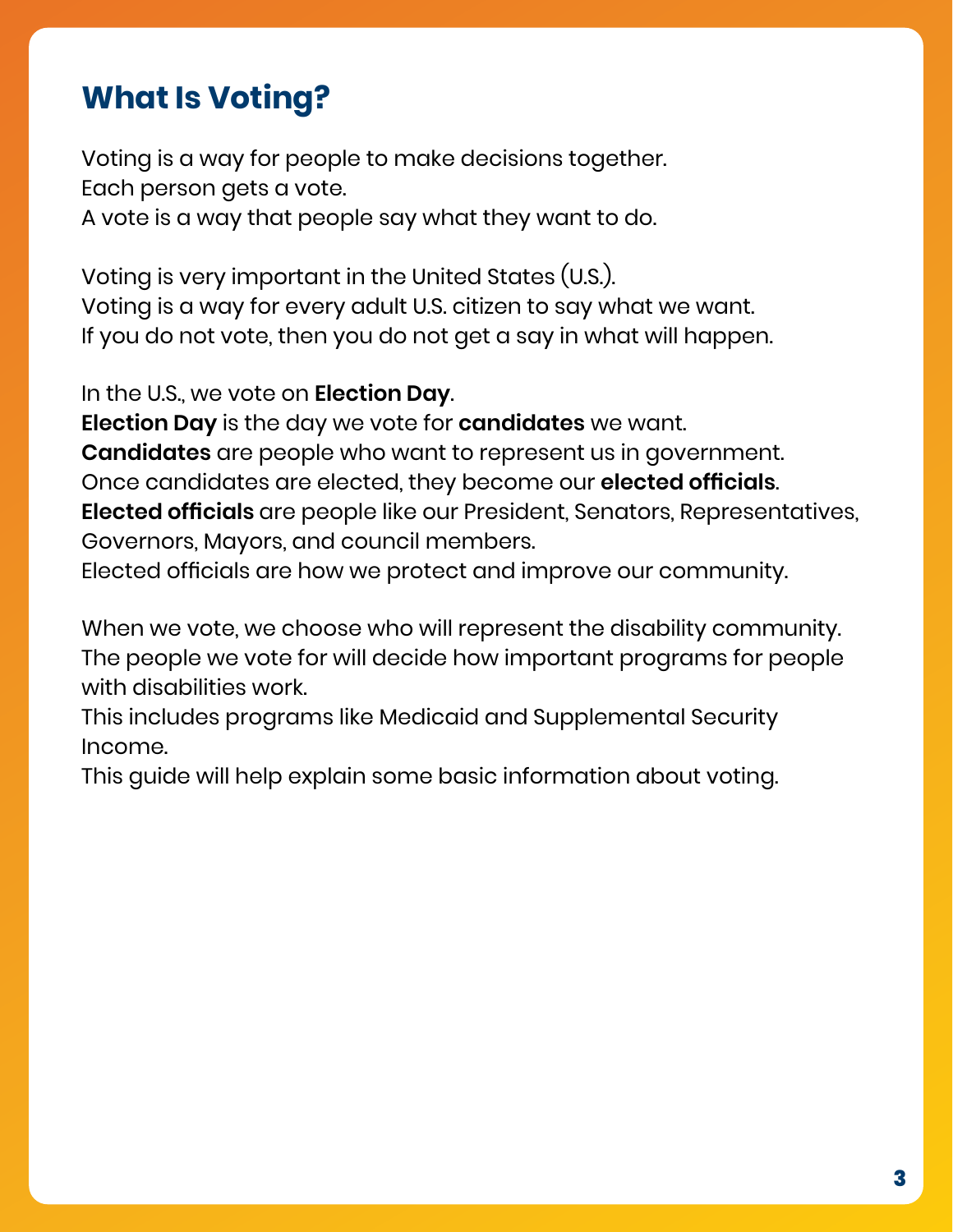# <span id="page-3-0"></span>**We will talk about:**

- $\blacktriangleright$  Who can vote
- $\blacktriangleright$  Where people can vote
- $\blacktriangleright$  How to register to vote
- How to find out who and what you can vote on
- $\blacktriangleright$  How to learn about candidates and issues
- $\blacktriangleright$  How voting works on Election Day
- $\blacktriangleright$  What to do if your voting rights are violated
- $\blacktriangleright$  How you can help others vote
- $\blacktriangleright$  Other helpful resources around voting

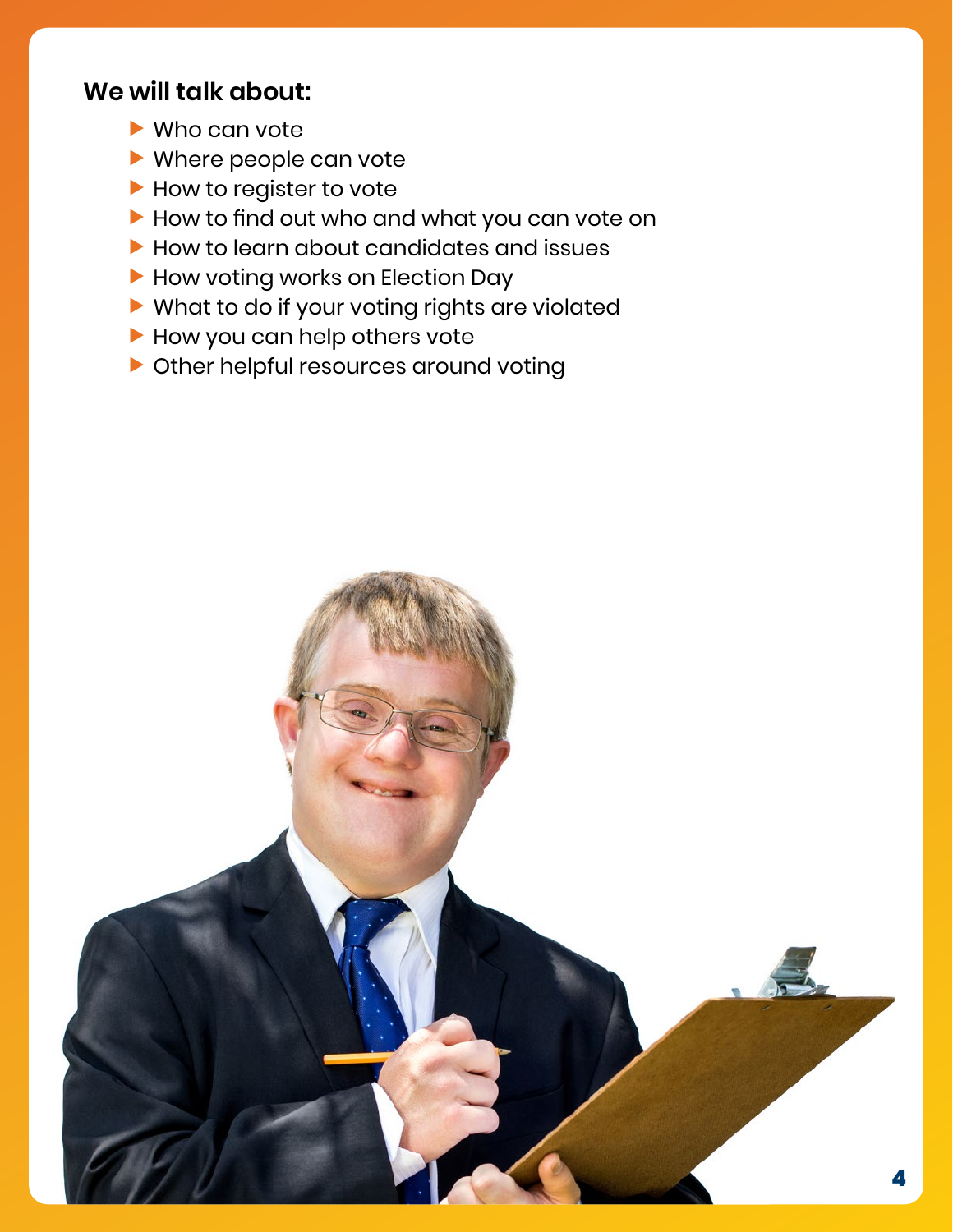# **Who Can Vote?**

#### **You can vote in U.S. elections if you:**

- $\blacktriangleright$  Are a U.S. citizen.
- $\blacktriangleright$  Will be 18 years or older by the day of the election.
- $\blacktriangleright$  Live in the state where you want to register to vote.
- **F** Are registered to vote by your state's voter registration **deadline**. A **deadline** is the date or time that you must do something by.

Sometimes, people may think that people with disabilities cannot vote. That is not true.

People with disabilities can and do vote!

This guide tells you more about the rules around voting.

#### **Who Cannot Vote?**

- $\blacktriangleright$  People who live in the U.S. but are not citizens, like permanent residents.
- $\blacktriangleright$  Some people with guardians may not be able to vote. You can check your state's rules about whether you can vote if you have a guardian.

Check out more information at

[autisticadvocacy.org/wp-content/uploads/2019/12/ER-Your-Vote-](http://autisticadvocacy.org/wp-content/uploads/2019/12/ER-Your-Vote-Counts-state-laws.pdf. )[Counts-state-laws.pdf.](http://autisticadvocacy.org/wp-content/uploads/2019/12/ER-Your-Vote-Counts-state-laws.pdf. )

 $\blacktriangleright$  Some people who have been convicted of crimes. If you have been convicted of a crime, check with your state or local election office at [usa.gov/election-office](http://usa.gov/election-office).

# **Not Sure If You Can Vote?**

Check with your state or local election office at: [usa.gov/election-office](http://usa.gov/election-office).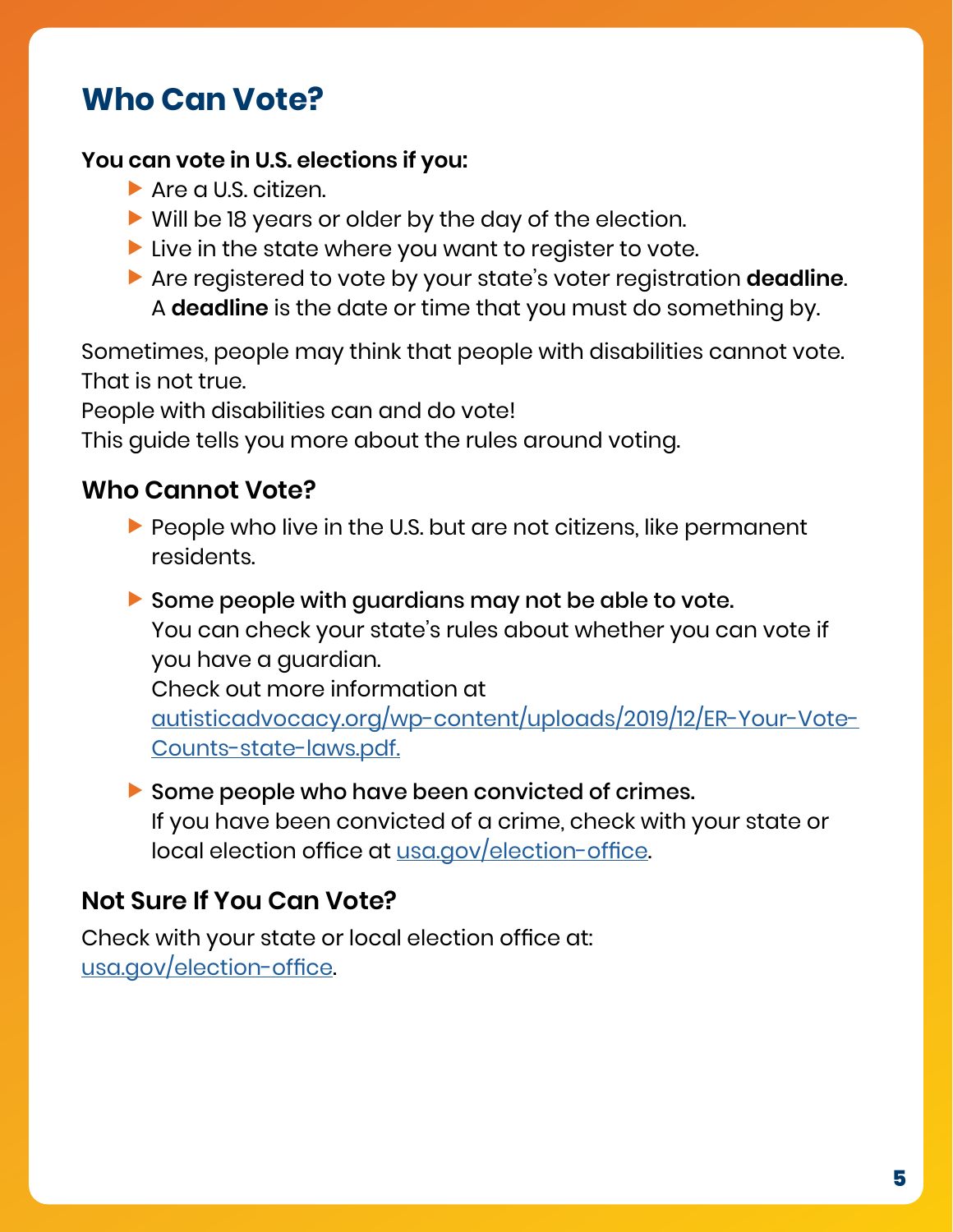# **How Do I Register To Vote?**

There are many places where you can register to vote.

#### **The most important things to do are to:**

- $\blacktriangleright$  Follow the rules in your state.
- Make sure you register by your state's voter registration deadline.

Each state may have different rules about how to register to vote and when you must register by.

You can find out more about how to register in your state at [vote.gov](http://vote.gov).

#### **What information do I need to have to register to vote?**

Each state has different rules about what you need to have to register to vote.

You can find out more about how to register in your state at [vote.gov](http://vote.gov).

You will likely need to have your address, name, Social Security number, and/or state or government ID.

You may also need to decide what to list as your **political party**.

A **political party** is a group of people with the same political goals and opinions.

A political party works to vote candidates they like into government. In the U.S., we have two main political parties.

These are Republicans and Democrats.

**I do not know whether I am registered to vote. Or, I want to check my voter registration information. How do I do this?** You can check your voter registration status at:

[nass.org/can-I-vote/voter-registration-status](http://nass.org/can-I-vote/voter-registration-status).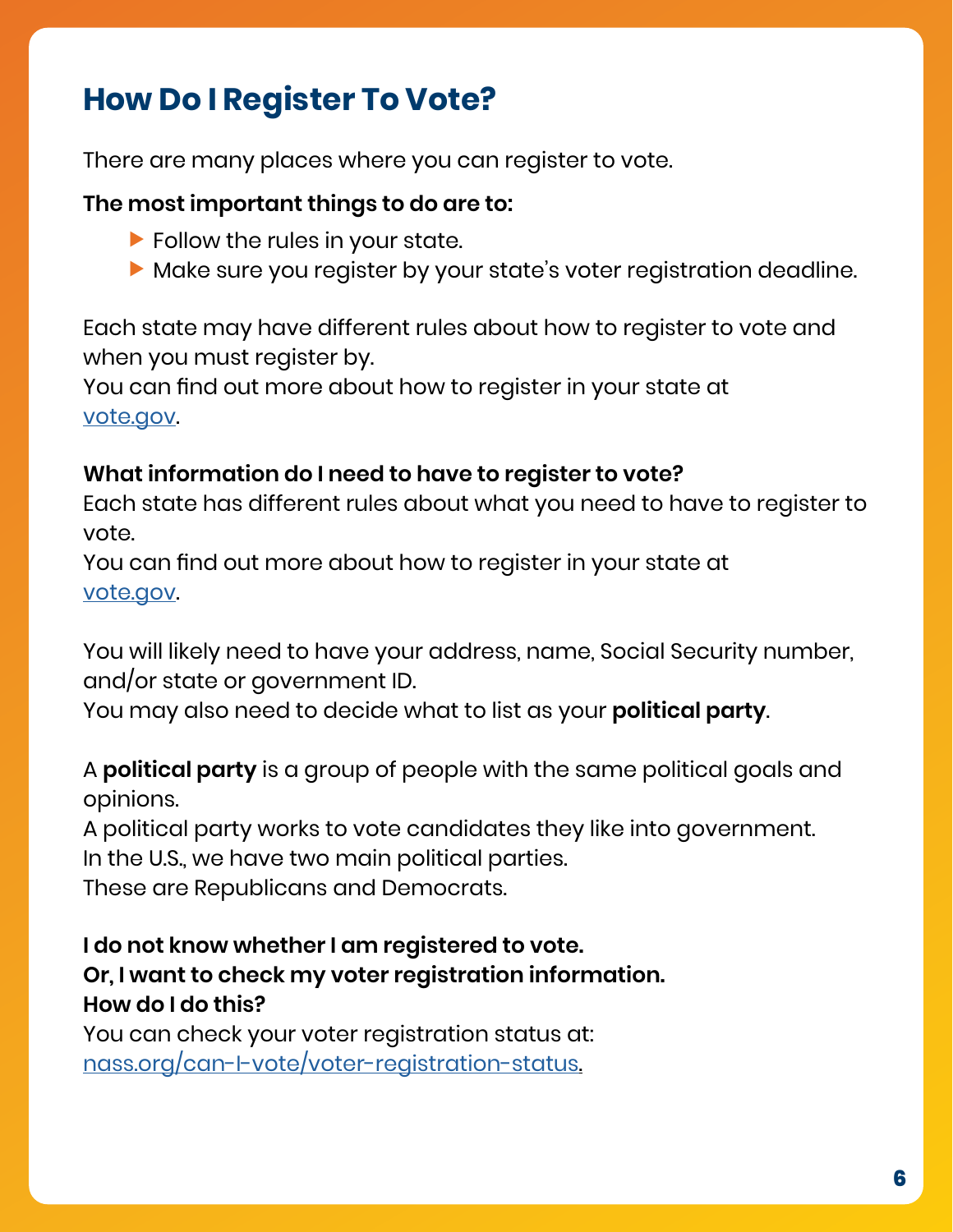# <span id="page-6-0"></span>**I am already registered to vote, but my address, name, or political party has changed.**

You can change your voter information before your state's voter registration deadline.

You will need to submit a new voter registration form.

In some states, you can do this online or by phone.

For other states, you may have to mail these changes.

To change your information, contact your state or local election office at [usa.gov/election-office](http://usa.gov/election-office).

#### **I have moved to a new state and need to register. What should I do?**

You can register to vote in the new state at [vote.gov.](http://vote.gov)

#### **I want help to register to vote or check my status. What should I do?**

Ask people for help to register to vote or check your voter registration. This could be a direct care worker, your case manager, a family member or friend, or someone else you trust.

You can also contact a chapter of The Arc for help.

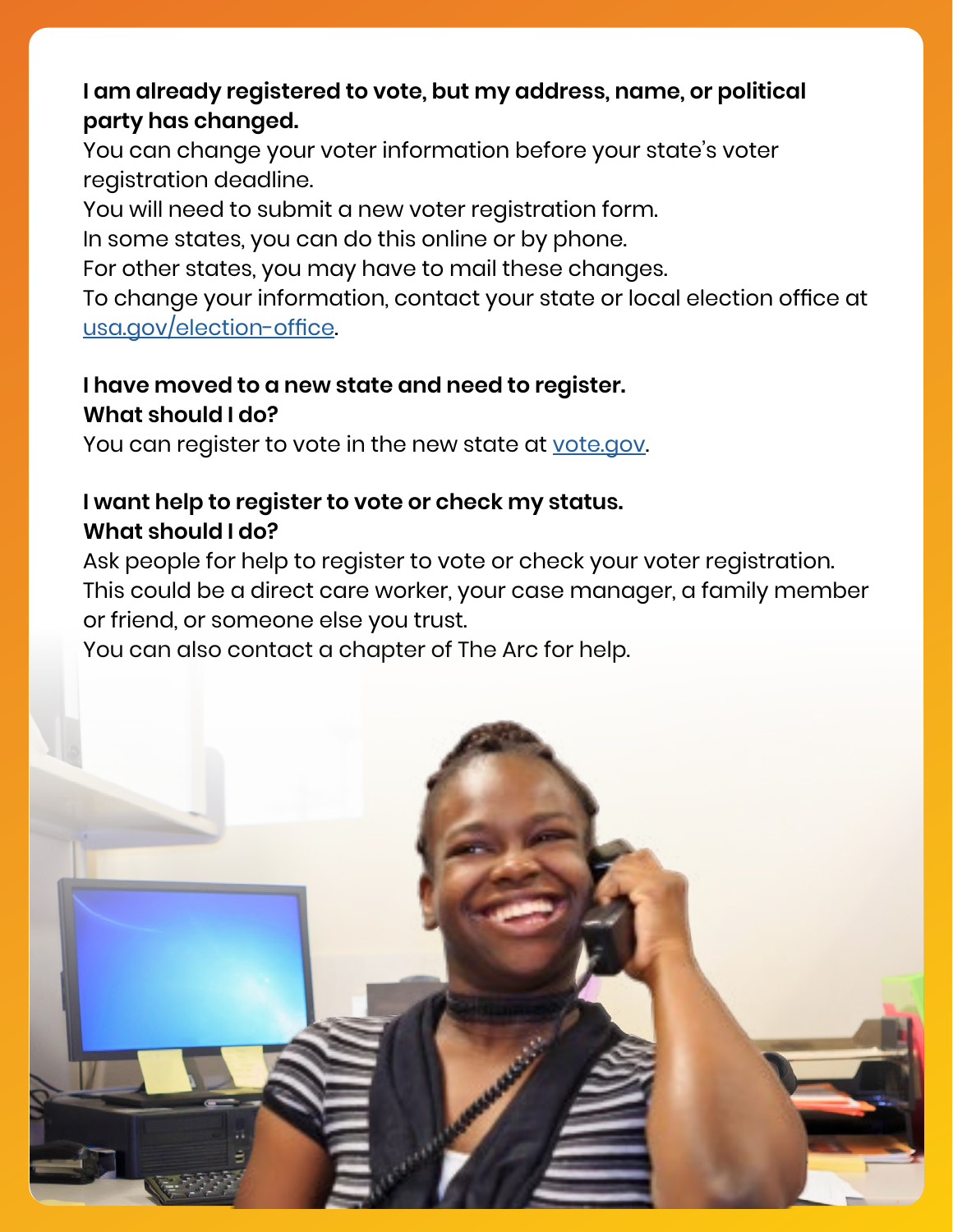# **Where Can I Vote In My Community?**

Everyone who can vote votes at a **polling place** on Election Day. A **polling place** is a location where you can vote in your community. Polling places are often schools or community centers. You can find your polling place at:

[rockthevote.org/voting-information/find-your-polling-place/](http://rockthevote.org/voting-information/find-your-polling-place/).

In some states, you can vote in other ways.

 $\blacktriangleright$  Some people may be able to vote early at their polling place. Voting early could be days or weeks before Election Day. Voting early may be easier.

There may not be as many people at the polling place. Or, there may be more time to fill out a ballot.

**F** Some people may be able to do **absentee voting**. **Absentee voting** happens when you vote without being at a polling place on election day.

**This is also called Vote by Mail.** 

When you absentee vote, you get an absentee **ballot**.

A **ballot** is a form that we use to vote.

People who absentee vote complete their ballot before Election Day and then send it to be counted.

Each state has different rules about how to absentee vote.

In some states, everyone votes absentee or by mail.

So, it is very important to know the rules in your state.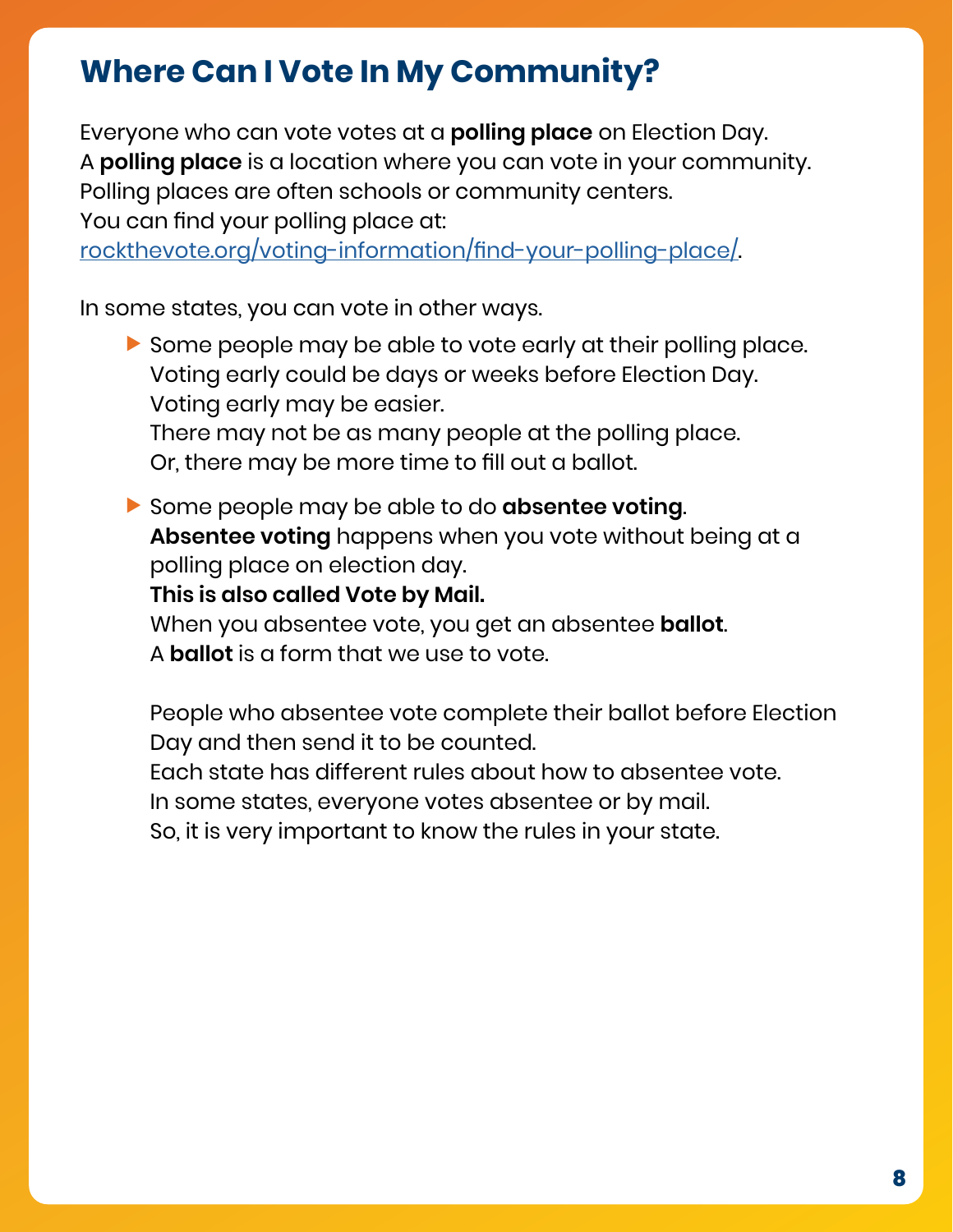# <span id="page-8-0"></span>**Interested in voting early or absentee?**

Each state has different rules about whether you can vote early or absentee.

Some states do not allow you to vote early.

Some states do.

Each state allows people to absentee vote.

But, deadlines and rules about who can absentee vote are different in each state.

Check with your state or local election office at

[usa.gov/election-office](http://usa.gov/election-office) to learn more about voting early or absentee.

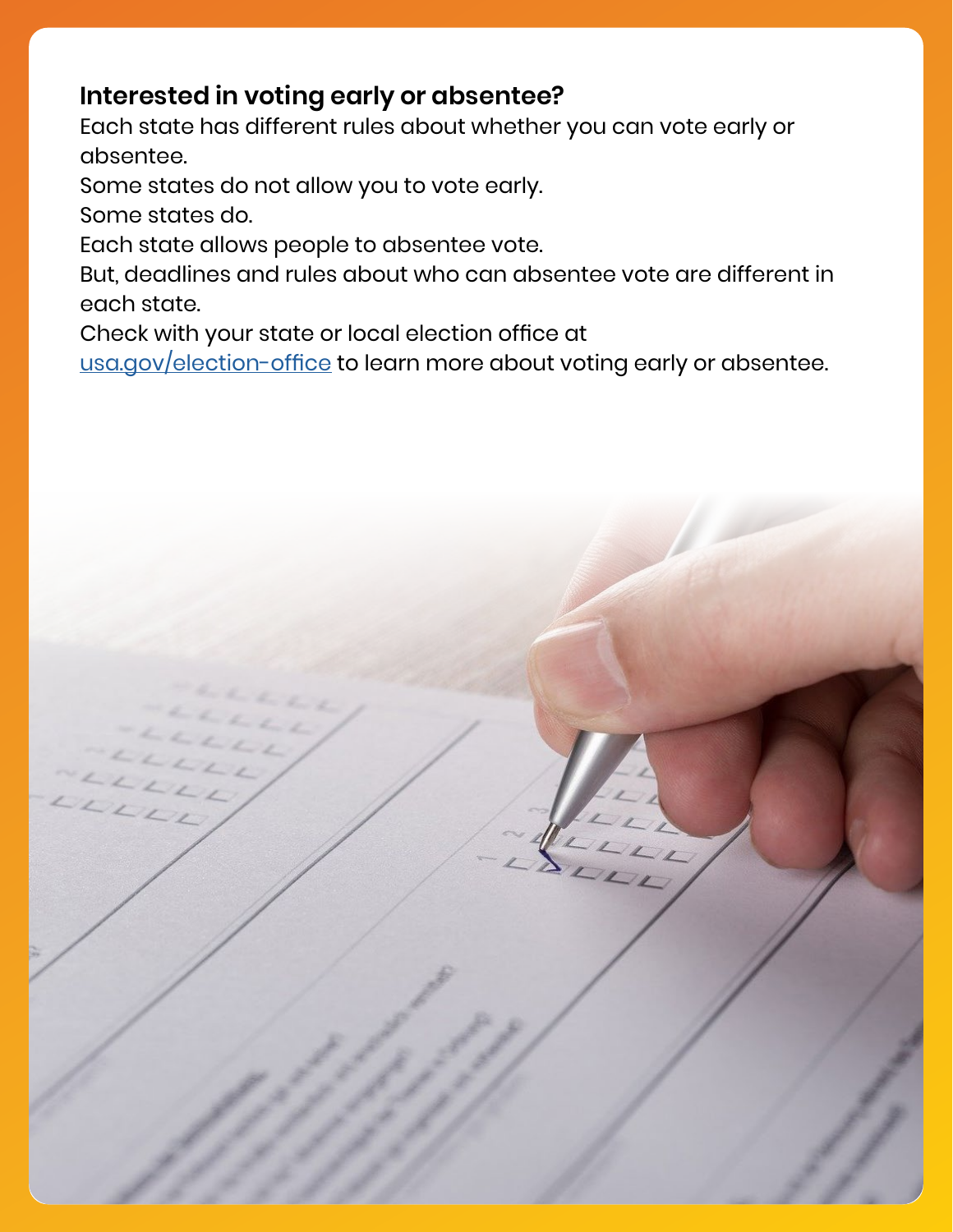# <span id="page-9-0"></span>**Who Or What Can I Vote On?**

Each Election Day, we vote on different elected officials and issues. We vote for some elected officials or issues every few years.

- **Note Youte for President** every four years. The **President** is a person who we vote on to lead the country.
- **Note Yote for Senators** every six years. **Senators** are people who represent an entire state. Senators serve in the U.S. Senate.
- **Ne vote for Representatives** every two years. **Representatives** are people who represent a part of a state. These people serve in our U.S. House of Representatives. Senators and Representatives are also called **Members of Congress**.
- $\blacktriangleright$  We also vote for state representatives, senators, and governors. And, we vote for local representatives like mayors and town council members.

Some issues we only vote on once or when we need to. These may be issues like:

- $\blacktriangleright$  How we should spend government money.
- **F** How we should change a law or a **state constitution**.

A **state constitution** is a written document.

This document includes rules and values that describe how a state should be run.

Sometimes, people call changes to laws or state constitutions **amendments**.

**Amendments** are changes to an existing law or constitution. Amendments can make small changes or big changes to a law or constitution.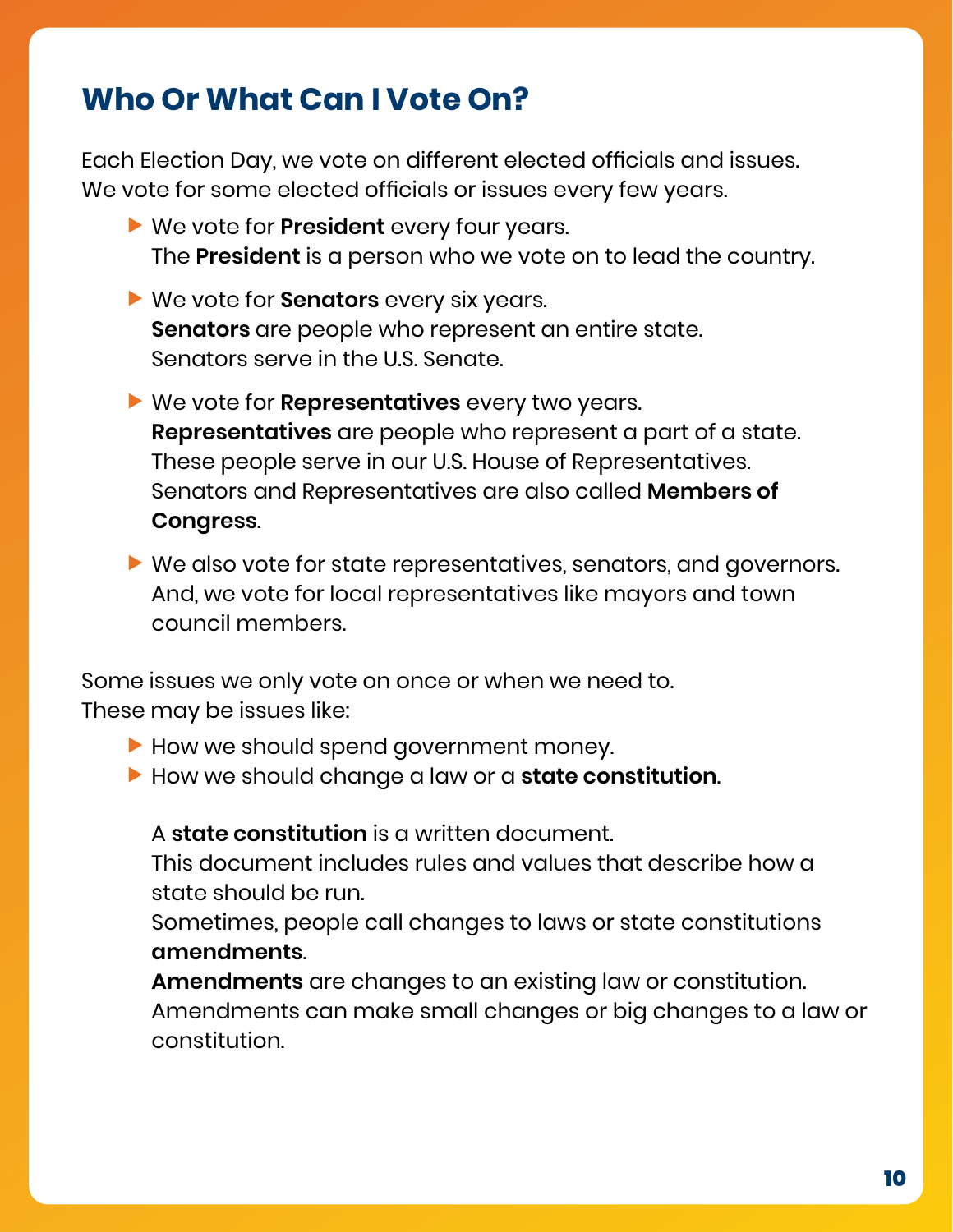What people vote for also depends on which state, county, or city you live in.

You can find out what you can vote on each Election Day early. You can do this by checking with your state or local election office at [usa.gov/election-office.](http://usa.gov/election-office.)

They will have the list of issues to vote on about two months ahead of Election Day.

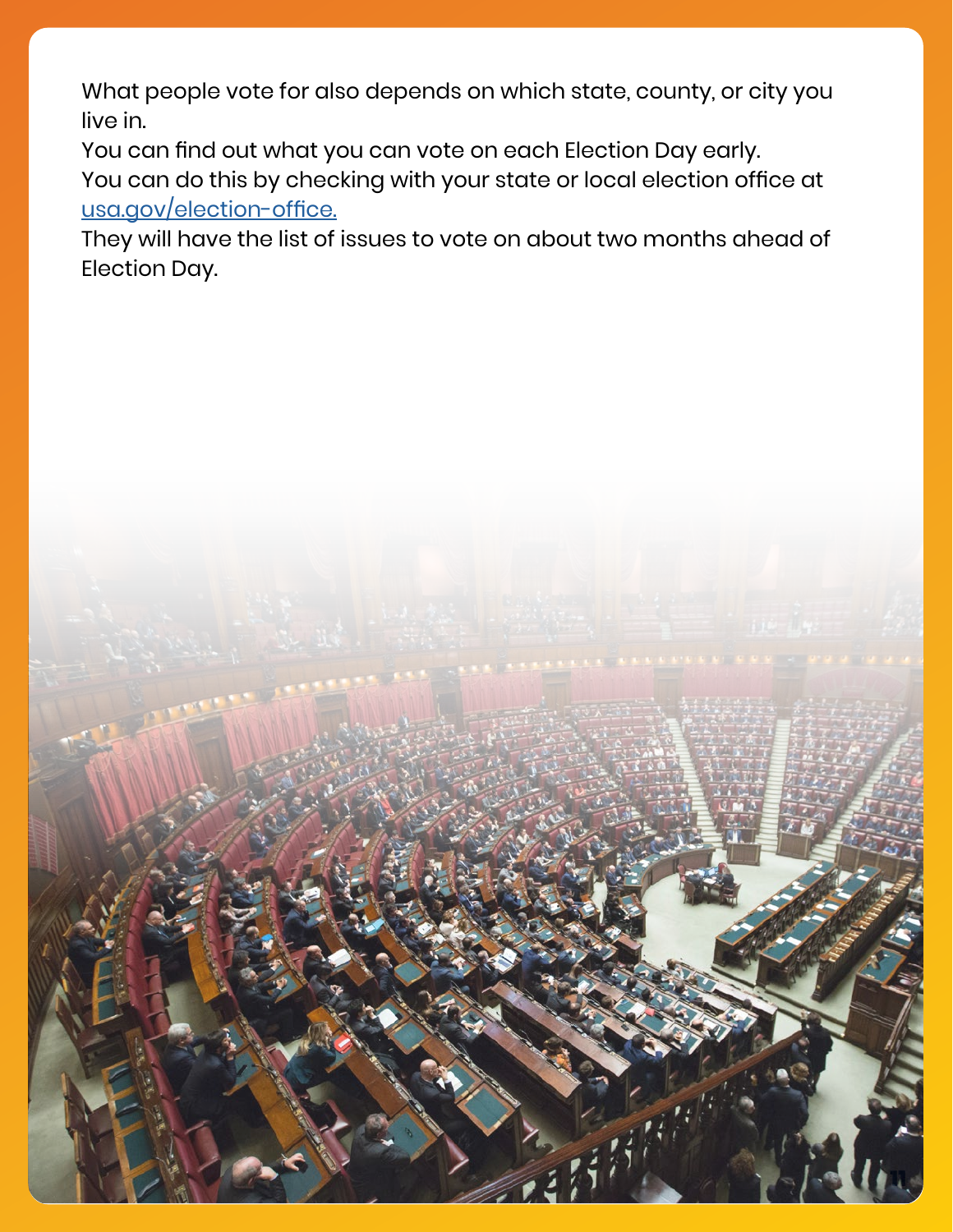# <span id="page-11-0"></span>**How Can I Learn About Candidates Or Issues To Vote On?**

Once you find out what you can vote on, it is important to make sure to learn about candidates and issues.

#### **You can learn more about candidates and issues in many ways:**

- $\blacktriangleright$  Visit webpages about candidates or issues.
- $\blacktriangleright$  Visit or follow candidates' social media pages.
- $\blacktriangleright$  Read articles or watch local TV stations about candidates or issues.
- **F** Watch or go to **debates** that candidates have.

**Debates** are when candidates discuss what they want to do and their ideas.

They will talk about why their idea is better than the ideas of other candidates.

 $\blacktriangleright$  Check out how candidates answer questions about important issues.

[FactCheck.org](http://FactCheck.org) keeps track of candidates' statements about issues.

FactCheck is **nonpartisan**.

**Nonpartisan** means that they do not favor one candidate or party over the other.

They provide accurate information.

- $\blacktriangleright$  Attend campaign events like rallies or town hall meetings. These events are ways you can show support and learn more about a candidate in person.
- $\blacktriangleright$  Invite candidates to visit your local self-advocacy group.
- $\blacktriangleright$  Visit candidates' offices and ask questions. Candidates will have an office in each state or area.
- $\blacktriangleright$  Contact groups you trust to learn more about candidates and issues that matter to you.

Try to contact groups that are nonpartisan and that do not have a bias to one candidate or another.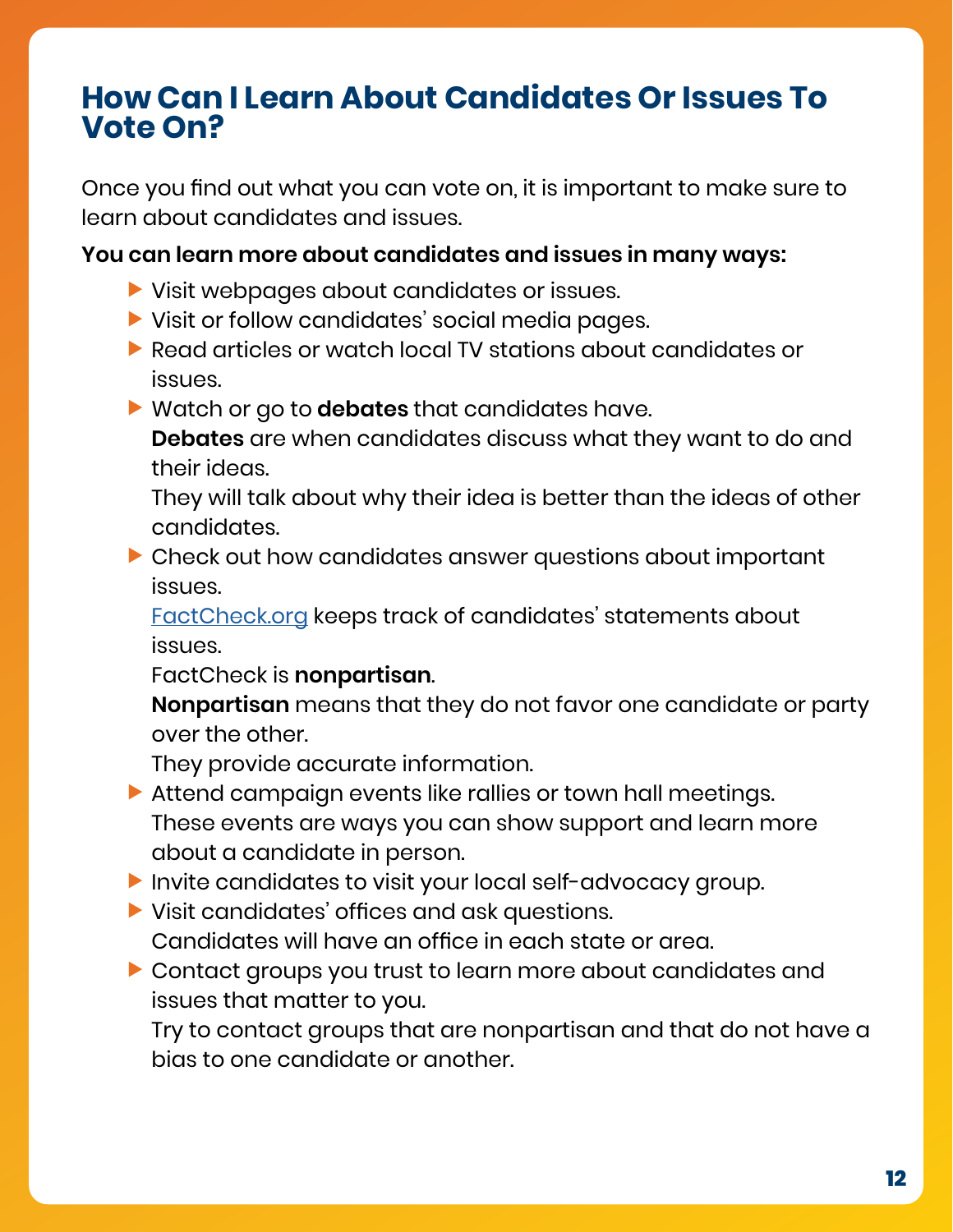# **The information I get about candidates and issues is not clear or is confusing. What should I do?**

If the information you get is hard to understand or confusing, you can:

- $\blacktriangleright$  Contact groups you trust and ask them to explain the issue to you or provide accessible information.
	- Try to contact groups that are nonpartisan.
- $\blacktriangleright$  Ask a person you trust to explain the differences between candidates or issues to vote on.

This person may also share their opinion about which way people should vote.

You do not have to vote the way they are voting.

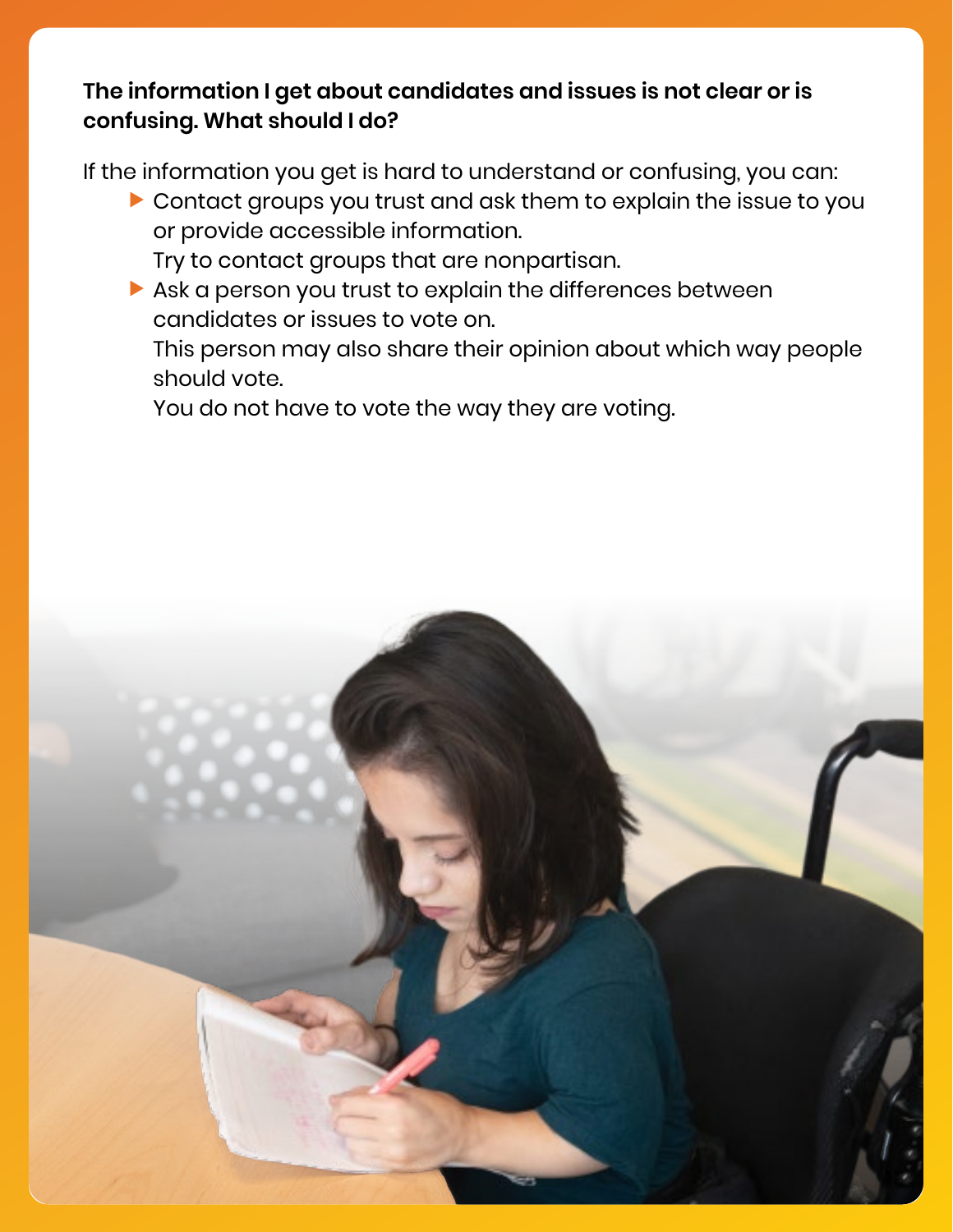# <span id="page-13-0"></span>**How Does Voting On Election Day Work?**

On Election Day, you will vote at your polling place.

# **Before you leave for your polling place:**

 $\blacktriangleright$  Make sure to bring your government photo identification (ID). This is a passport, driver's license, state ID, or ID from the election board.

Some states require this.

- $\blacktriangleright$  Make sure you know how to get to your local polling place.
- $\blacktriangleright$  Bring someone to support you if you want or need help.
- $\blacktriangleright$  Bring any notes you want to help remember what candidates or issues you want to vote for.
- $\blacktriangleright$  Do not wear clothing or buttons supporting your candidate to vote.

Some polling places do not allow people inside if they are wearing political clothing or buttons.

# **Outside your polling place:**

- $\blacktriangleright$  There may be signs for each candidate.
- $\blacktriangleright$  People may hand you information or try persuading you to vote one way or another.

You can talk to them or not.

- Either way is okay.
- $\blacktriangleright$  You do not have to tell anyone who you are voting for.
- $\blacktriangleright$  You may also have to wait in line outside of the polling place. Be prepared to wait.

You may have to wait even if the weather is bad.

Sometimes, polling places may be able to take the ballot to a person's car to complete.

# **Inside your polling place:**

- $\blacktriangleright$  Do not talk about who you are voting for.
- $\blacktriangleright$  Do not ask people who you should vote for.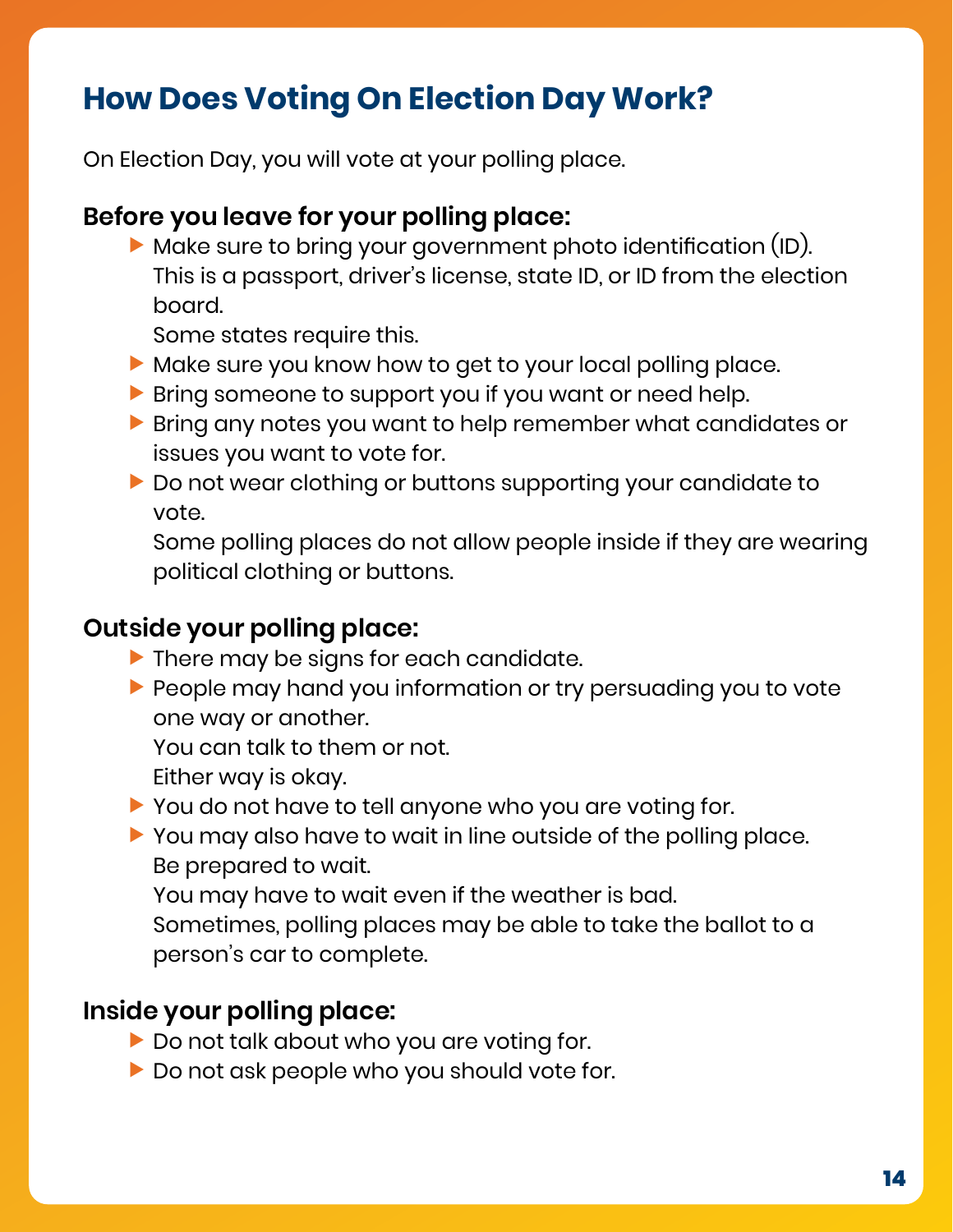# **How Do I Vote at My Polling Place?**

The polling place will have **poll workers**. **Poll workers** are people who help people vote. The poll worker will ask you to confirm your name and address. They may ask to see your photo ID. They will make sure you are registered to vote. Make sure you register to vote before you go to a polling place.

Then, you will be handed a **ballot**.

A **ballot** is a form that we use to vote.

The ballot will list each thing you can vote for.

It will ask you to fill in the dot or select the candidate or issue you want to vote for.

The ballot may be hard to understand or fill out.

The ballot may be on a screen, or it may be on paper.

Voting machines show ballots on a screen.

Voting machines can read the ballot to you.

Voting machines can also let people who use Braille vote.

You will be given a private space to complete your ballot. You have the right to ask for a private space that is accessible.

You can ask a friend or bring someone you trust with you to help you complete your ballot.

They can help you fill out your ballot.

They can help you understand what the ballot is saying.

They can help you read forms or use the voting machines.

But, other people should not choose who you vote for.

That is your choice!

Once you have finished filling out your ballot, make sure it is counted. You can tell a poll worker that you have finished voting.

You can ask the poll workers for help to make sure that your ballot is received.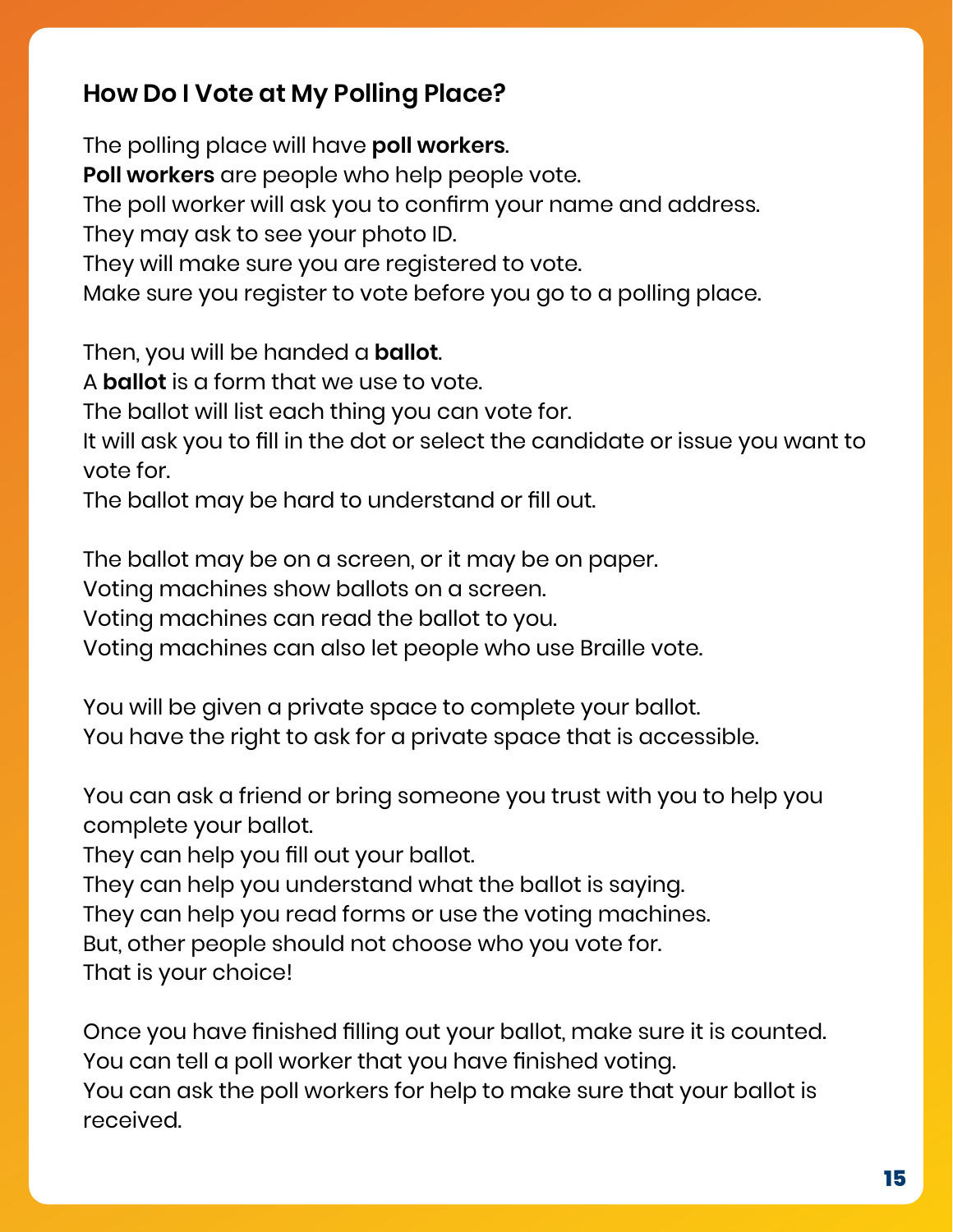<span id="page-15-0"></span>After you leave your polling place, decide how much you want to share about your vote.

No one else has to know how you voted.

You can decide how much you want to share with other people.

You do not have to share your vote with anyone.

**16**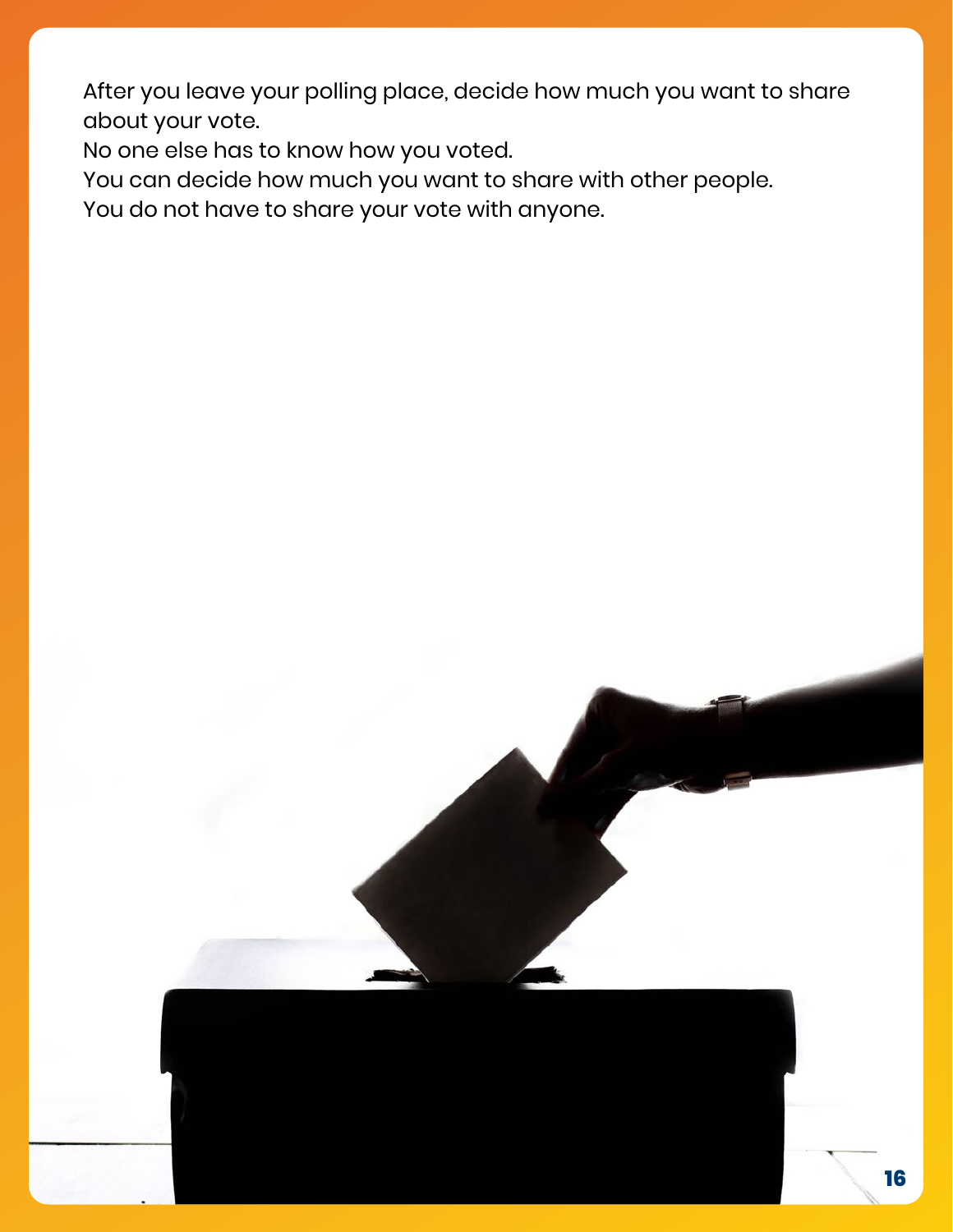# **My Voting Rights Have Been Denied. What Should I Do?**

Sometimes, people may think that people with disabilities cannot vote. That is not true.

People with disabilities can and do vote!

#### **There are some rules about who can vote.**

- $\blacktriangleright$  You must be a U.S. citizen.
- You must be 18 years or older on Election Day.
- $\blacktriangleright$  You must live in the state where you are registered to vote.
- $\blacktriangleright$  You must be registered to vote before the state's deadline.

#### **Who Cannot Vote?**

 $\blacktriangleright$  Some people with guardians may not be able to vote. You can check your state's rules about whether you can vote if you have a guardian.

Check out more information at

[autisticadvocacy.org/wp-content/uploads/2019/12/ER-Your-Vote-](http://autisticadvocacy.org/wp-content/uploads/2019/12/ER-Your-Vote-Counts-state-laws.pdf)[Counts-state-laws.pdf.](http://autisticadvocacy.org/wp-content/uploads/2019/12/ER-Your-Vote-Counts-state-laws.pdf)

 $\blacktriangleright$  Some people who have been convicted of crimes may not be able to vote.

If you have been convicted of a crime, check with your state or local election office at <u>[usa.gov/election-office](http://usa.gov/election-office)</u>.

#### **If you have the right to vote:**

- $\blacktriangleright$  You have the right to have an accessible polling place.
- $\blacktriangleright$  You have the right to a private, accessible place to complete your ballot.
- $\blacktriangleright$  You have the right to have someone help you complete and submit your ballot.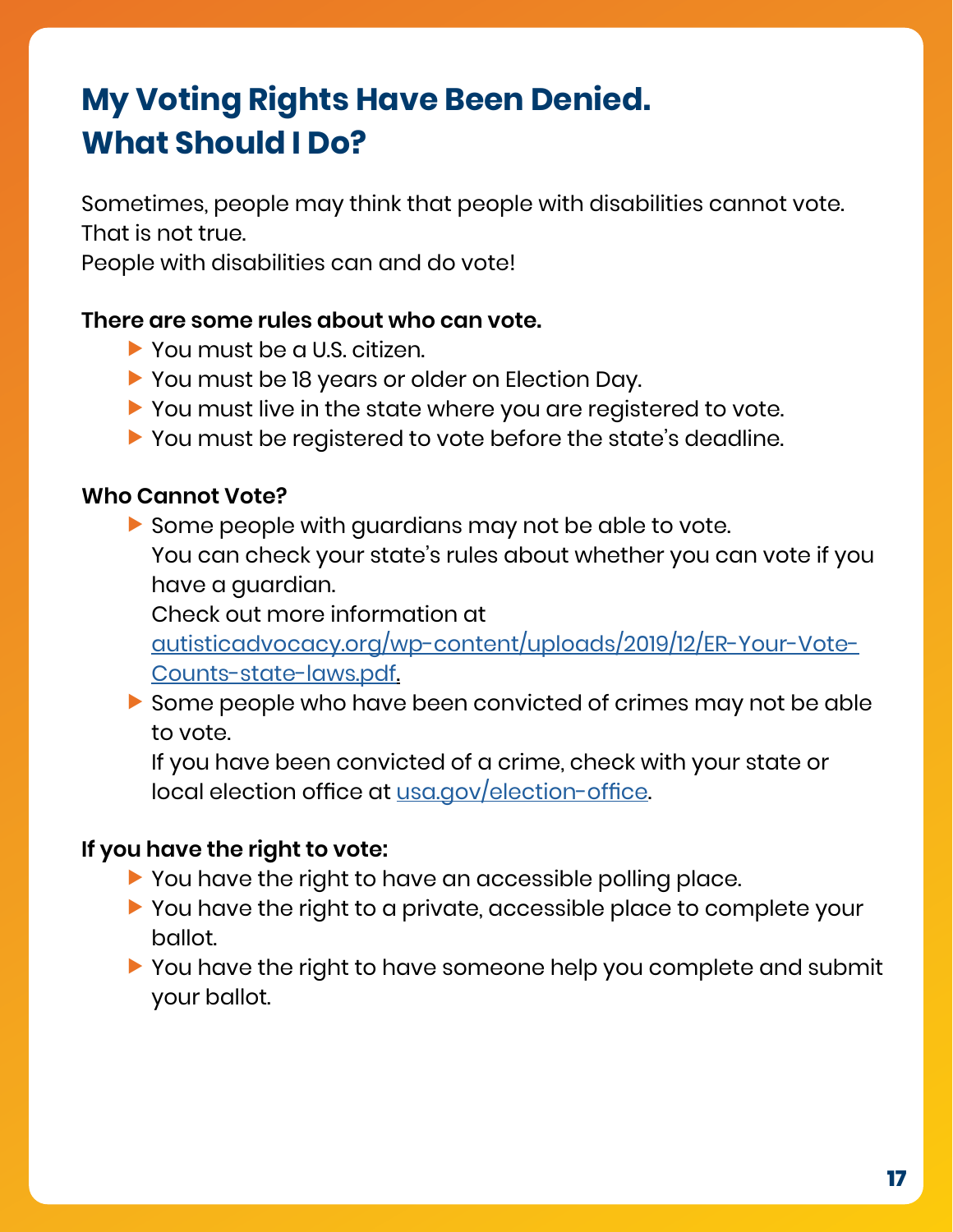# **If you think your voting rights have been denied, contact these groups.**

These groups can help you figure out what to do if your rights are denied.

 $\triangleright$  Call the voting rights hotline at 1-866-OUR-VOTE (1-866-687-8683). They have lawyers who can help you. They work year-round to help people to vote. You can call them before Election Day, on Election Day, or afterwards. You can call them with general questions about voting. You can also call them after your rights have been denied. They can also tell you how to make a complaint to your election office.  $\blacktriangleright$  Contact your local protection and advocacy organization. These organizations provide legal assistance to people with disabilities. There is one organization for each state and territory. You can find your local protection and advocacy organization at <https://www.ndrn.org/about/ndrn-member-agencies/>. You can call them after your rights have been denied. They can help you make a complaint to your election office or figure out other steps to take.  $\triangleright$  Contact your state or local election office at:

usa.gov/election-office.

You can call them after your rights have been denied. They can tell you how to make a complaint if your rights are denied.

You can also contact many other groups that help people with disabilities.

These groups can help you figure out who you need to talk to. Groups you may want to talk to are:

- $\blacktriangleright$  The Arc
- ▶ Your case manager or state I/DD agency
- $\blacktriangleright$  Your local or state independent living center
- Your local or state self-advocacy group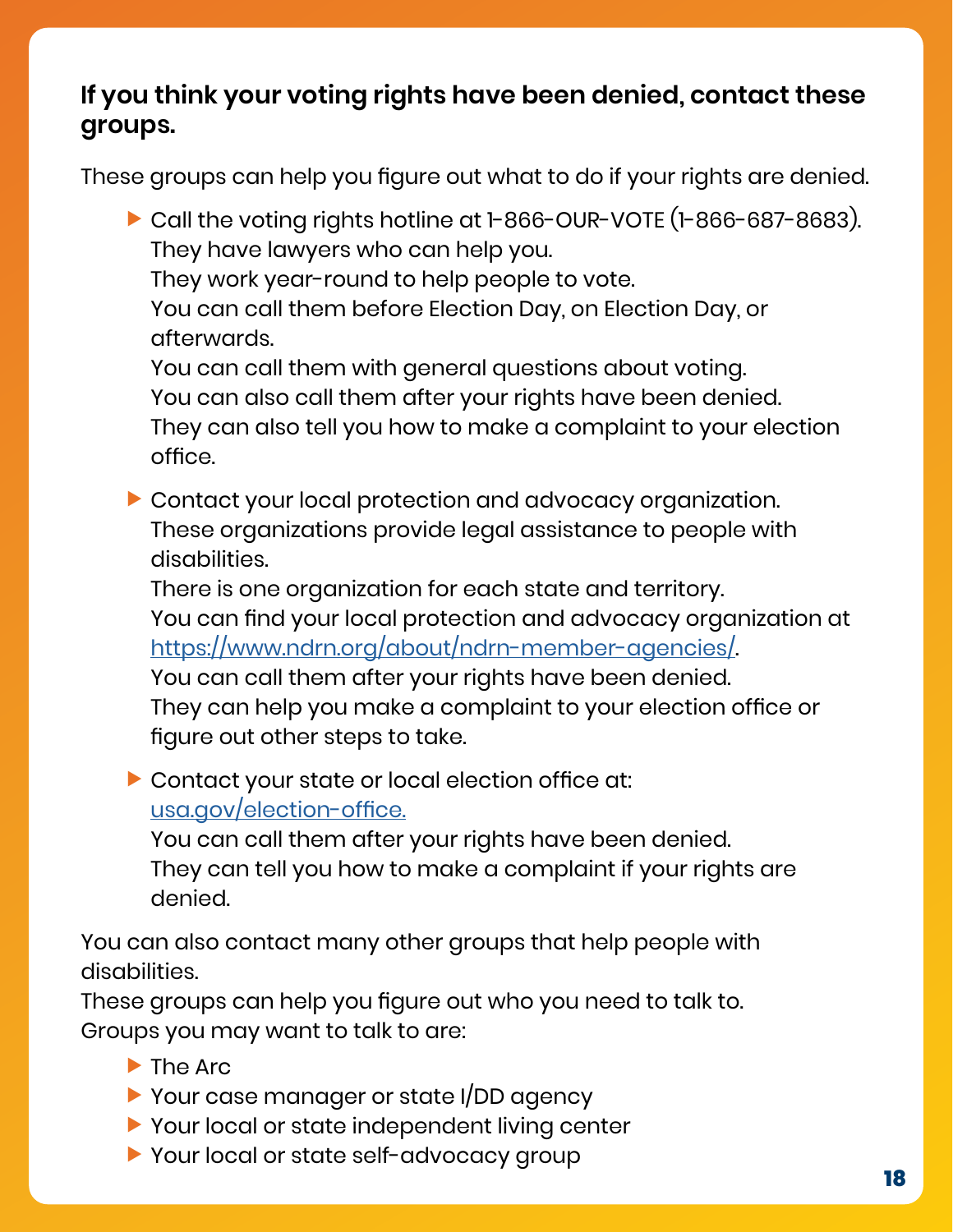# **How Can I Help Other People Vote?**

#### **There are many things that you could do to help other people in your community vote.**

- $\blacktriangleright$  Share information about voting, issues, and candidates with other people that you know.
- $\blacktriangleright$  Share information about voting with people with disabilities and self-advocate groups in your community.
- $\blacktriangleright$  Share this Voting Guide you are reading with others in your community.
- **Join your local REV UP coalition at [aapd.com/building-state-rev](http://aapd.com/building-state-rev-up-disability-voting-coalitions/)**[up-disability-voting-coalitions/.](http://aapd.com/building-state-rev-up-disability-voting-coalitions/)
- $\blacktriangleright$  Hand out voter registration forms at self-advocate meetings.
- $\blacktriangleright$  Reach out to groups in your community who want to help make sure people can vote. You can ask to volunteer with these organizations and help people vote.
- $\blacktriangleright$  Reach out to The Arc and other disability community organizations to see what you can do to help others vote.
- $\triangleright$  Offer to help train people with disabilities about voting. Reach out to your state I/DD agency, election office, and disability community groups to help train people.
- $\blacktriangleright$  Volunteer at polling places or on campaigns. Getting involved is a great way to make sure polling places are accessible.
- $\blacktriangleright$  Reach out to groups like The Arc to help advocate to get rid of laws that stop people with disabilities from voting.